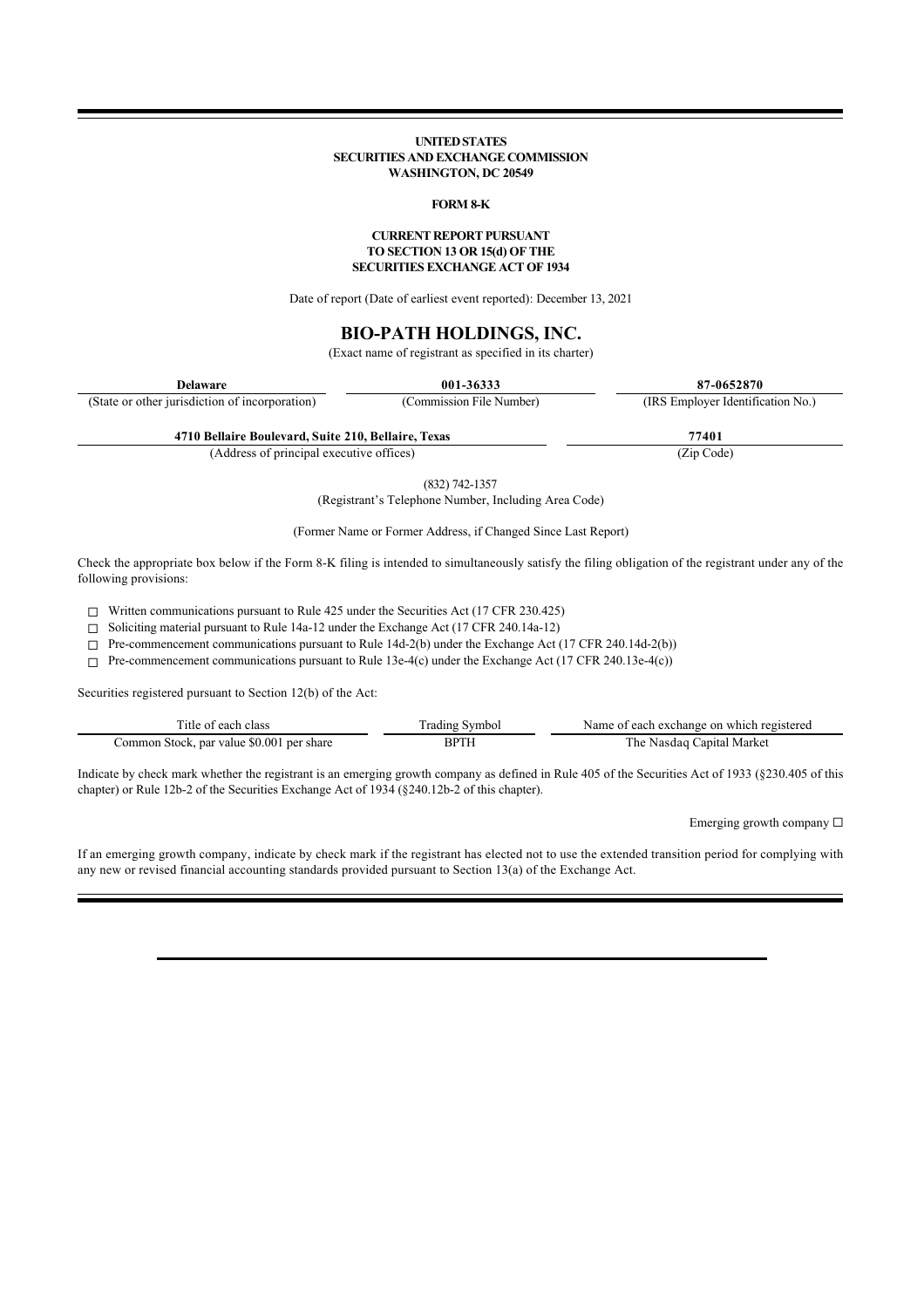# **Item 8.01 Other Events.**

On December 13, 2021, Bio-Path Holdings, Inc. (the "Company") issued a press release titled, "Bio-Path Holdings Presents Data from Ongoing Phase 2 Study of Prexigebersen at 2021 American Society of Hematology Annual Meeting." A copy of such press release is attached hereto as Exhibit 99.1 and is incorporated herein by reference.

# **Item 9.01 Financial Statements and Exhibits.**

(d) Exhibits.

| Exhibit |                                                                                                          |
|---------|----------------------------------------------------------------------------------------------------------|
| Number  | Description                                                                                              |
| 99.1    | Press Release dated December 13, 2021.                                                                   |
| 104     | The cover page from this Current Report on Form 8-K, formatted in Inline XBRL (included as Exhibit 101). |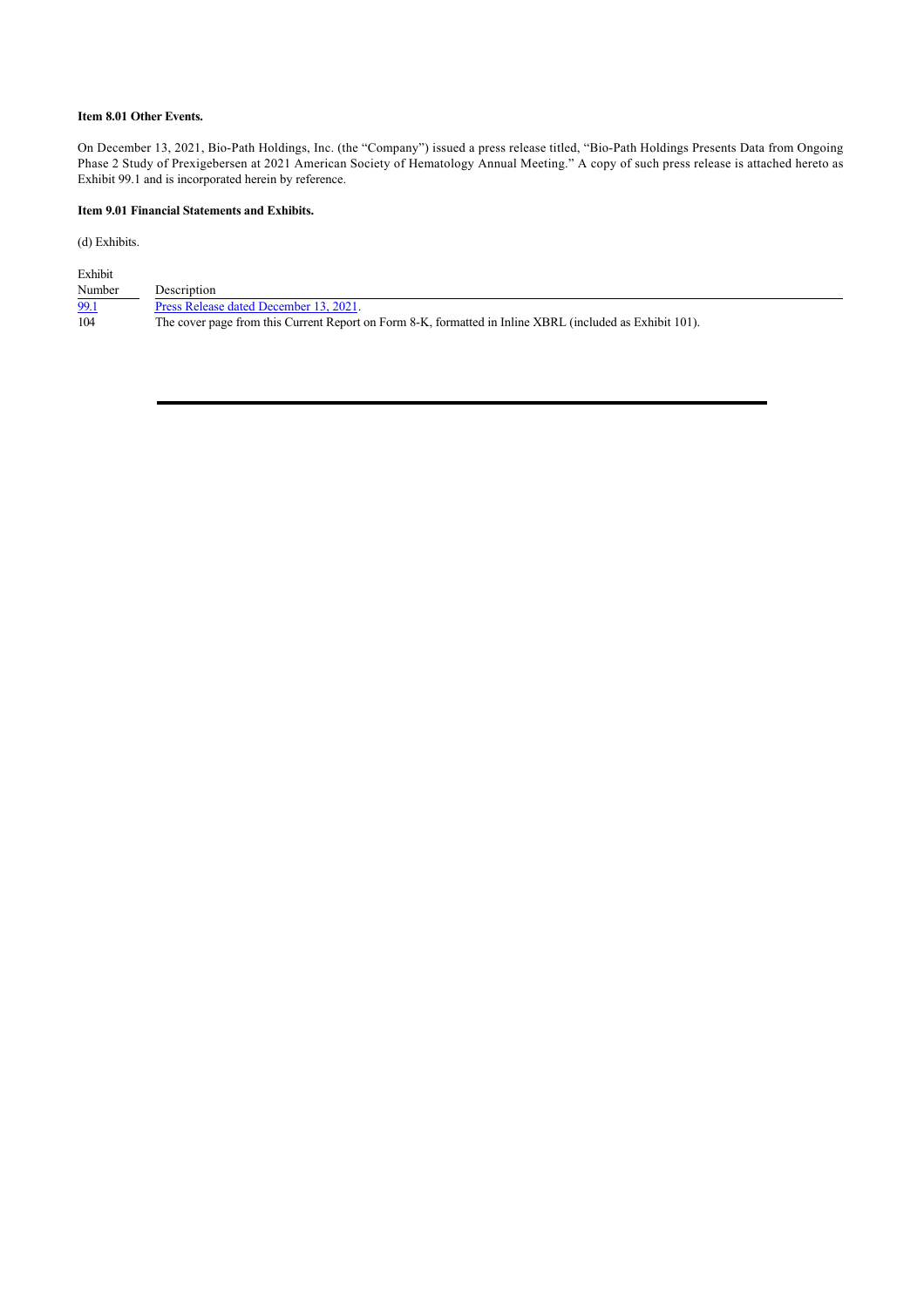# **SIGNATURES**

Pursuant to the requirements of the Securities Exchange Act of 1934, the Company has duly caused this Current Report to be signed on its behalf by the undersigned hereunto duly authorized.

Dated: December 13, 2021 By: /s/ Peter H. Nielsen

**BIO-PATH HOLDINGS, INC.**

Peter H. Nielsen President and Chief Executive Officer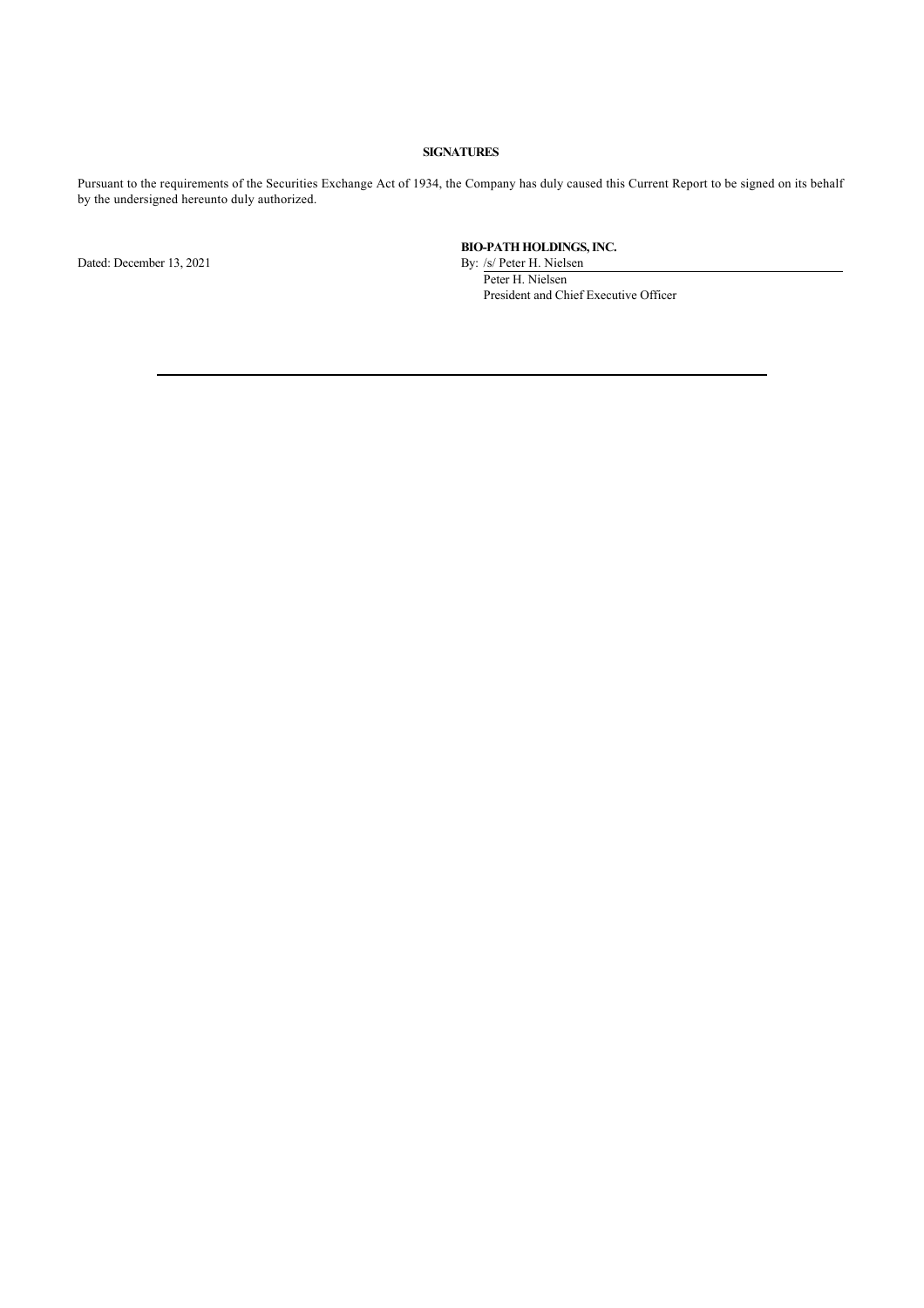

# **Bio-Path Holdings Presents Data from Ongoing Phase 2 Study of Prexigebersen at 2021 American Society of Hematology Annual Meeting**

*Preliminary Prexigebersen Data Show Signs of Safety and Efficacy in High Risk AML Patients*

**HOUSTON - December 13, 2021** - Bio-Path Holdings, Inc., (NASDAQ: BPTH), a biotechnology company leveraging its proprietary DNAbilize® antisense RNAi nanoparticle technology to develop a portfolio of targeted nucleic acid cancer drugs, today announces a poster highlighting the safety and preliminary efficacy data of its Phase 2 study of prexigebersen (BP1001) was presented at the 2021 American Society of Hematology (ASH) Annual Meeting, taking place from December 11-14, 2021.

The poster, titled, "Safety and Efficacy of Lower Intensity Induction Therapy with Intravenous Prexigebersen (BP1001) in Patients with High-Risk and Relapsed/Refractory Acute Myeloid Leukemia (AML)," was presented by Maro Ohanian, D.O., Department of Leukemia, University of Texas MD Anderson Cancer Center. The poster described the safety and preliminary efficacy of Bio-Path's lead drug candidate, prexigebersen (liposomal Grb2 antisense), from a Phase 2 study in combination with decitabine or decitabine plus venetoclax as a potential treatment for patients diagnosed with AML.

"Our study's novel clinical trial protocol was designed to adjust for the inclusion of newly approved therapies that we believed would be enhanced from combination with our DNAbilize technology," said Peter Nielsen, President and Chief Executive Officer of Bio-Path Holdings. "This robust design provided for early evaluation of various combinations of prexigebersen to optimize the best potential outcomes for patients and allows for the most expeditious pathway to market. We are delighted to have these safety and preliminary efficacy data presented among an audience dedicated to bringing new cancer treatments to patients."

The Phase 2 clinical trial is a multi-center, open label study with three patient cohorts:

- Untreated AML patients treated with prexigebersen in combination with decitabine plus venetoclax;
- Refractory/relapsed AML patients treated with prexigebersen in combination with decitabine plus venetoclax; and<br>• Refractory/relapsed AML patients, resistant or intolerant to venetoclax, treated with prexigebersen in com
- Refractory/relapsed AML patients, resistant or intolerant to venetoclax, treated with prexigebersen in combination with decitabine.

The primary objective of the study is to assess whether prexigebersen in combination with decitabine plus venetoclax provides higher response rates than decitabine plus venetoclax in AML patients and whether prexigebersen in combination with decitabine provides higher response rates than decitabine alone in AML patients. The study was amended to obtain safety run-in data for patients treated with prexigebersen + decitabine first before proceeding to safety run-in for patients treated with prexigebersen + decitabine + venetoclax. In the Poster we report the safety run-in and efficacy data of AML patients treated with prexigebersen + decitabine or prexigebersen + decitabine + venetoclax.

## **Data Highlights**

Six patients, including four patients (67%) with de novo AML and two secondary AML patients (33%), were treated with at least one cycle of prexigebersen + decitabine combination therapy. All patients in this cohort (median age 72 years) were considered high risk due to having either adverse risk status by ELN  $(n=5)$  or treated secondary AML  $(n=1)$ . Data showed that adverse events (AEs) were generally consistent with those expected with decitabine and/or AML. Three of the six patients (50%) had a response, including two de novo patients (33%) who achieved a CRi (complete remission with incomplete blood count recovery) and one secondary AML patient (17%) who achieved a partial remission (PR). Patients with these conditions generally have a less than 20% CR/CRi response rate.

Six patients were treated with at least one cycle of prexigebersen + decitabine + venetoclax combination therapy. Of the six patients, two (33%) had de novo AML and four (67%) were relapsed/refractory. All patients in this cohort were adverse-risk by ELN (n=2) or relapsed/refractory (n=4). AEs were generally consistent with decitabine and venetoclax treatment and/or for AML. Four patients (67%) achieved a complete remission  $(CR)/CRi/morphological$  leukemia free state  $(MLFS)$  (n=1/2/1) and one (17%) achieved a PR. Of these five patients, three were relapsed/refractory (75% of relapsed/refractory patients) (1 CR/1 CRi/1 MLFS) and two were de novo (1 CRi/1 PR) (100% of the de novo patients). CR rates to combination treatment with decitabine and venetoclax for relapsed/refractory AML patients are 42-52%1,2 and 0-39%1,2 for relapsed/refractory secondary AML patients.

The preliminary efficacy data are compelling and show that prexigebersen -based combination therapy was not only safely administered to highrisk and relapsed/refractory AML patients considered unsuitable for standard chemotherapy, but also